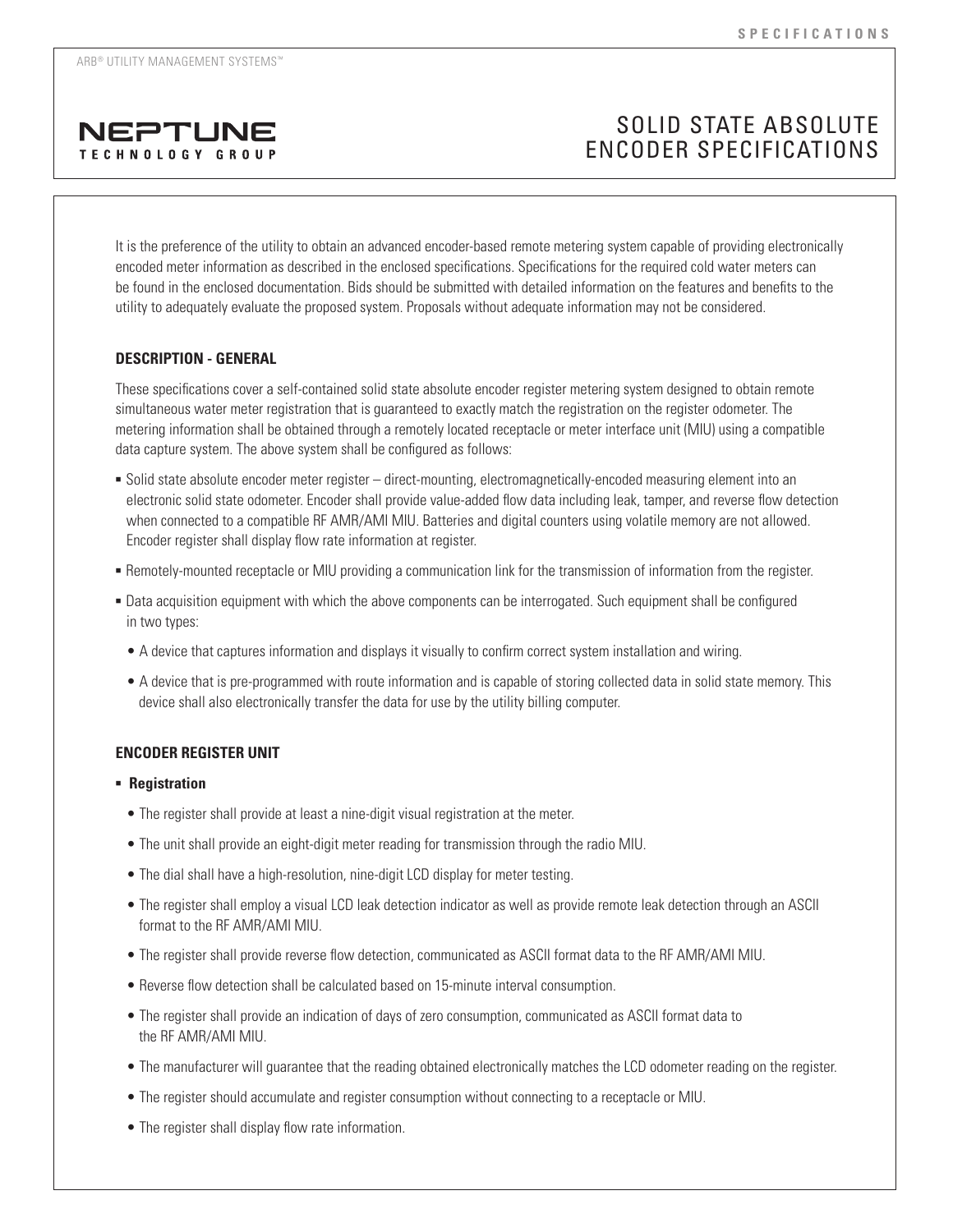### **E** Mechanical Construction

The registers should be manufactured in two different versions, one for inside set application and one for pit set.

### $\blacksquare$  Inside Set Version

- The unit must be constructed of high-strength polycarbonate and possess a hermetic sonic-weld seal. Registers for inside set applications should be oil-free designs.
- The register shall be attached to the meter case by a bayonet attachment. Fastening screws or nuts shall not be required. A tamperproof seal pin shall be used to secure the register to the maincase.
- The register shall be removable from the meter without disassembling the meter body and shall permit field installation and/ or removal without taking the meter out of service.
- Provision shall be made in the register for the use of seal wires to further secure the register.
- Terminal screws must be accessible on the register for transmission wire connection to the remote receptacle or a future AMR/AMI system. A permanently-potted wire connection shall be available for pit set meter applications.

#### **- Pit Set Version**

- The unit must be constructed in a roll-sealed copper shell and glass lens assembly.
- The register shall be attached to the meter case by a bayonet attachment. Fastening screws or nuts shall not be required. A tamperproof seal pin shall be used to secure the register to the maincase.
- The register shall be removable from the meter without disassembling the meter body and shall permit field installation and/ or removal without taking the meter out of service.
- Provision shall be made in the register for the use of seal wires to further secure the register.
- Terminal connections must be permanently-potted so that the terminal cover cannot be removed.

## **Electrical Construction**

- The solid state absolute encoder register shall incorporate an Application Specific Integrated Circuit (ASIC) and firmware designed to verify accurate measurement, information transmission, and data integrity.
- Connection shall be made to the register by three screw-type terminals sonically inserted into the register top. Access to the terminals shall be available to all register models with the exception of a permanently-potted version. A port cover shall be provided to cover the terminals after they have been wired.

## **EXECUTE:** Meter Reading Information

- The solid state absolute encoder register shall provide to the reading equipment an eight-digit meter reading. An identification number of up to 10 digits shall be provided with each reading when read using a probed reading device.
- The solid state absolute encoder register shall provide additional value-added information remotely when connected to a radio MIU (e.g., detailed leak detection data, days of leak state, days of no consumption, and backflow indication). This information shall be communicated through the encoder protocol and RF MIU to the route management software to allow the seamless integration of data into a CIS package.